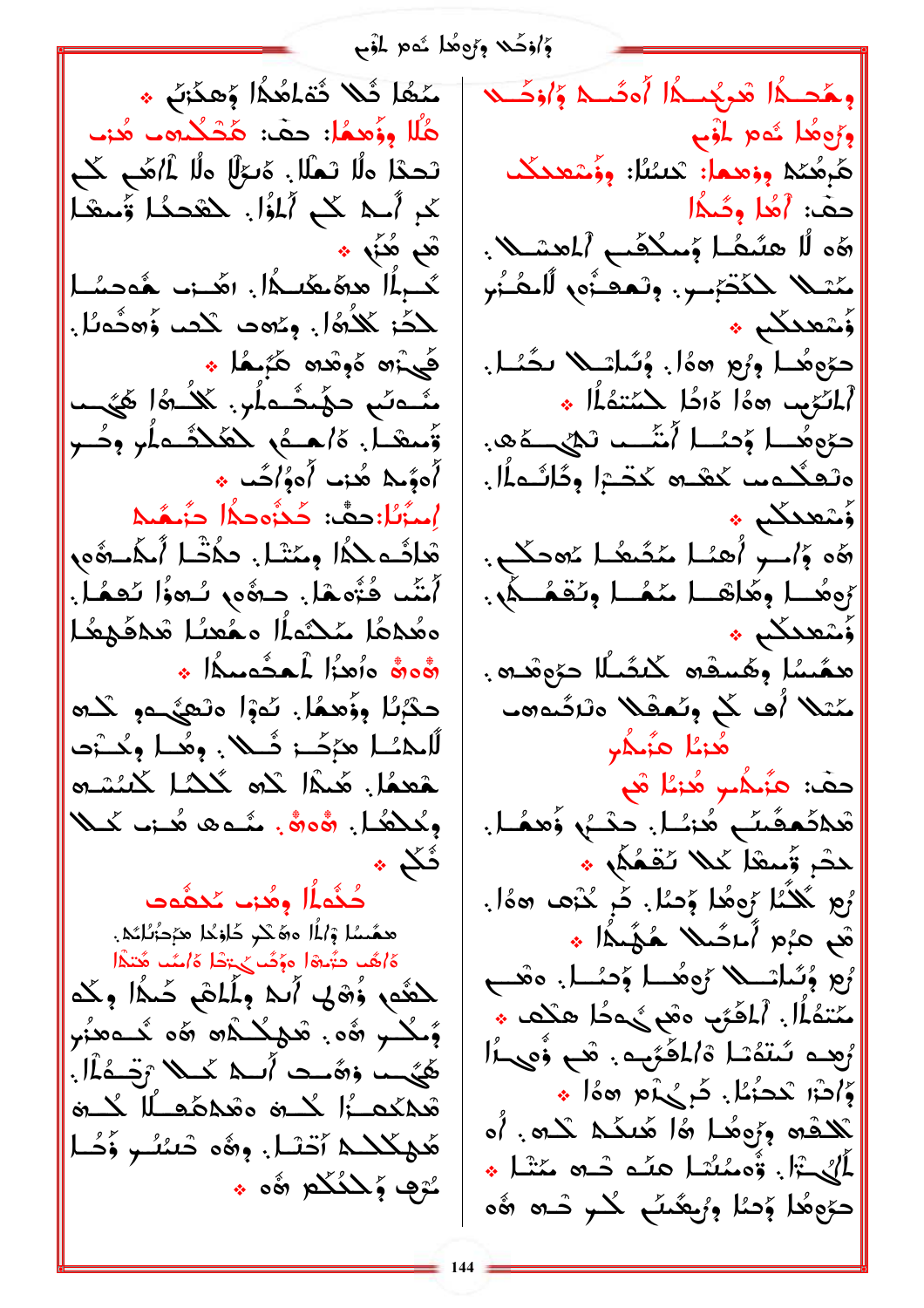وَأَوْحُدٌ وَرُوهُا مُوم لِمْوِمِ

وَكَلَكَمَا. فَيُوَضَّوووها لَّاسُلْ وِرَهُ كَلْسٍ دْه ئَكْمُلا. ەْھقَىلا ئْعَكْتْبْ ەْنْھَـٰ: ڤَــةهرُمُـر. ڮۛ۫ڡۘحُـــهڡ ٱلۡمُـُـا وِنُـــع ەُوھىر دەڧىل وھزىنىر. ەدرەخا ھُم ەُھجُا خُر مِحْرِ هُوصِبًا هُنَـُـُّا **ئُ دَ:ُسَعَمُبِ مُنُوهِ دَكْمٍ \*** لجٌـهت لَامنُـا وِهُتَــو نُـهـمْـه هزُهُــو هُذِيبًا. هُ/هڤُـــلاً وْقَدْتُــل كَـــلاً مَّةَدَّــه¤ما أُسر وٌةٌسم هُلاَشًا. ﴿ كُمْ هُـَىٰ وِتْـ10\$ كُـْمِ كَخْـَرَا. أُفْ لْمَكْتَبَرَا بُهِيَّبٍ هُـتَوْمُ بَيِّبٍ وَتَوَوَّا ۇەكىلې كانئىشىسو ةامسىر ترجئىشىر. وهُمشُولُهِ لِمُفْتَعَبِ حَكْمٍ خُلَاقُتُوهُ وَ  $\bullet$  000  $\sqrt{22}$ كُنُّه لُما وهُن مُحقَّوت همَّسُا وْاٰلِمَّا هِ هَٰكُر خَاوْخًا هَرَّحَٰزُلُكُمْ. هَاهُ حَبَّدَهَ الْمَتِيْنَ مَعْهُمَا وَهُمْ مَعْنَاهِ الْمَحْمَدِينَ أَكْتَزَمِلِيمَا هُلْيَوْمَا كَلْمَا الْمُعَشُّلُومَا وَالْمُؤْمَّ وَجْلاَٰوْہُ مِلۡی ۚ وَٱِالۡکَٰوۡ ۖ کُلِ شَوۡمَے ۖ لَا اُلۡوَوَّٰا وَيُعَصُّبُومَاً مِنْ مُصَحَّرٍ ثَنْهَــتُومِ شَــوْهَٰ;َا مشبسهُ المُعَالِمُسْمِلَالِ. هُجِمَّى الْمُسَوَّى ىغىخلار قەمدا مىڭىخائى ھ مَّجْعَب وَّهِمَّا هَجِعَجُ زَلَّٰہِ وِكْكَمَا هُهَّكِ . حُبِ هُٰذِ أَبِيهِ وَاعْقَالَ أَبِيهِ كْبِؤْسْطِ كُلّْرٍ. 16 سْعُوصًا وكْلَمَا كَعْسَفْرٍ هُمْتَكُمْلُهُ ۚ كُنْتَ رُبُّوهُ وَأَوْ أَيْتِكُمْ هُذِمَا أَلَيْهَا وَ كُنْتُكُمْ وَأَمَدْاً مَعْلُوا ﴾ همْسُل وْ).أَل هَ/هُب هَ/سكْم كَعِعْتُنْدَا. أَهُا دَاتَٰبِ ہَدوٗت حُمتنَٰبِ وَنُسْعدكَٰبِ وَأَجِزًا: كَتَبْتُلُا: وَوُسْعَدَكُتْ حفَّ: أَهُلَ وِصَّدًا

بِمُحِشَى لَحْرٍ هُـٰٓءَبِ ثَكْرُهُ ۚ لَاتَحْقَـٰلَ دْاهِثْتْهُدْهُو وُوْهْلْ وِيُتَوْهَلْ وَعْمُدْ ا مَحْمَا مِثْلًا هُا وُحِدَّةُهِ. مَلْـ20\$م ةُلْمَا وَّرَكْـمُاْ وَهتَكسُــرٍ. هكْـــَزَا ومَثَلًا ﴾ رُوُمُ أَصَلُ وَكُلَّ الْمَحْدِمِلَا هِمُسُلٍّ وَٱلْمَا هَاهُمَا هَامِكُمْ كَعِظَتُمَا. أَهُا دَٰاَضَّے ہٗدوٗہ حُمتنَٰے ہوَٰکَعدلکے هدُنُرُا وكلايا حقّ: ٱلْمَلَّكُ مَكْهُمَّا حنّهفُــــا وِثَعِكفَـمْنُـــبِ لِمُقِكَـــــــه فَي نَاء مَكْشًا هِمَّسُا. تَتَبَدُّا وهُــــةم لِمَعْمـــداُّه/. 7ه كَـــم |دَ أَمْسَعَمَى اللَّهُ مَثَلاً ﴾ أُومِ ٱلْمُكَبِ. كَمِلًا هُــدُّوزًا حَدَّبِبِ هُههُـُـْ هُ/كُــٰلاً . هِ فُنُوهُــ وَ وَ وَهْــِهِ تْحْفَرُهْ ۖ حَكْدَثُمَاْ الْمَمْحُرَةِ ۖ خَلْبَهُمَاءُ ۖ أَمِنُـا هَ وَقَوْدُهُنَـا رُوهُـا هَرُمُـا. ةُامِنًا وَحْشَم حْدهِ. ائْل حْقُدُنَا ەكسىك مى مەدىكك ئى ئىسى  $\ast$  Ville أَهْدًا هِفَنُو لَكَ . كَمَلا هُوهُما هَبْدًا وَهِئْشُ كَت. وَيْتَمْ حَكْتَ كَلَاهُ!. ەمئەھ ھكك ھُزىر كَسْلُلُو ﴾ هُ دَمُبال حفَّىھ\ا ىھَ;َد خُر. دەُنا خُلْمَا وِلُوْكُومُاْ. رُوهُا وَصُلْ وَهُبُمُا \* هُلَّا وِكْحَا: حقَّ: هُوهُنَا لْمُءَدَّ لَّامِلًا وِؤُسِعْدٍ هُنَّى ِ. هَ هَاهُ الْكُنْبِ هُ حَلّا . هَ حَنُعْـُـهِ عَلَى الْمَنْيَــِ أَعْمَعُـلْمَــلَّا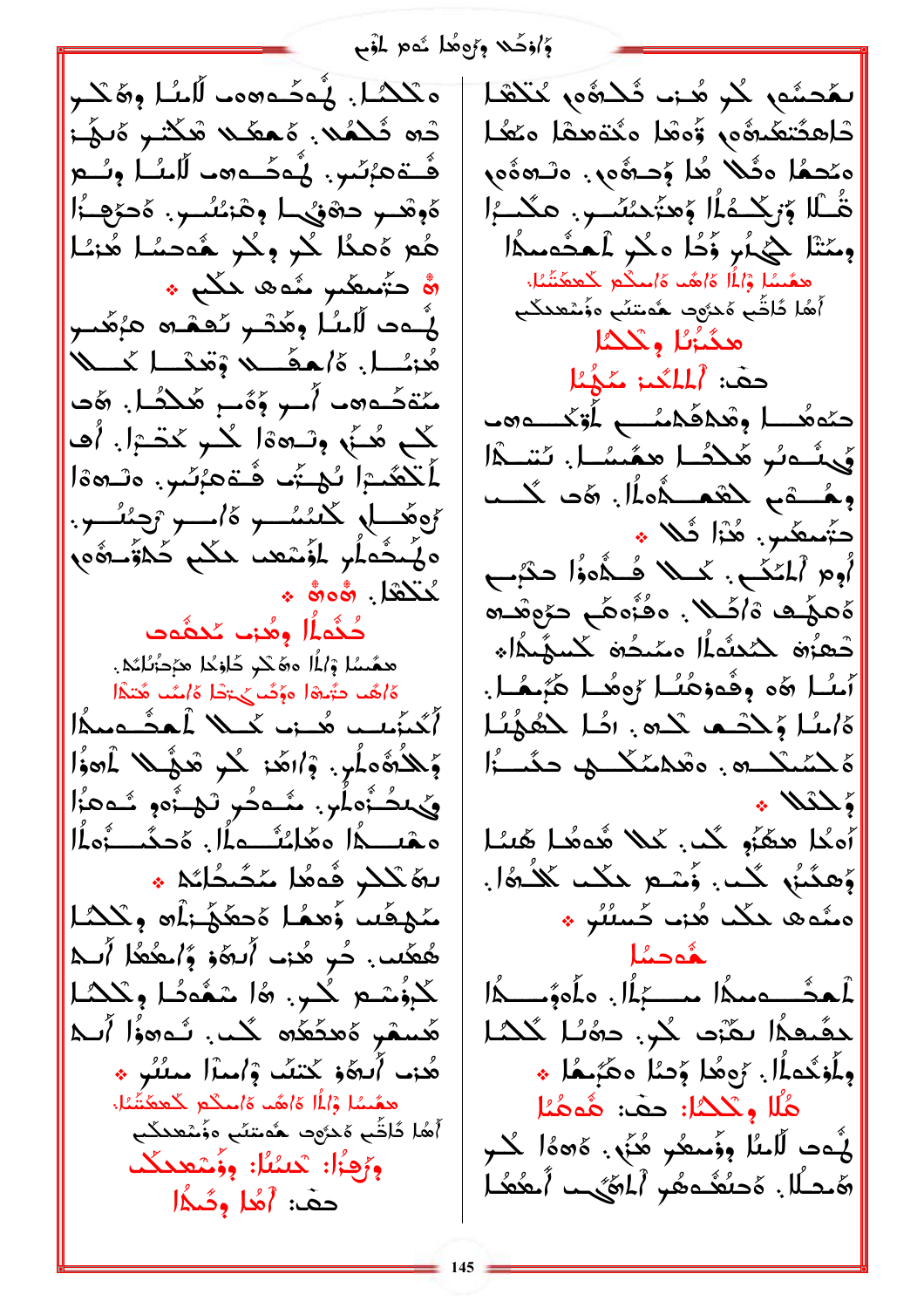وُأُوْحُلا وَرُوهُا شَهِ اوْمِ

وهَبَس هَعنَا وهُتَـدُا. محمَّسُـا كَلاُهُ أَ. دُه هُه أَلْمَؤُكُمْ كُمْ \* مَتْلَا وَدُوهُهُا مُرْأَىبٍ رَّيُقْاً. حَدَوهُا ووُلِّب مَكْمُلًا هَقَنُلًا. هَهُمُنًا كَلَاهُ! أههُم وبُمعدةُ مِ تَكْمِلاً لَكَيْتُمَالَ \* للفعُل ههُرُم رُوهُا هُمنُتُف. أُف سُنْدَجٍ كَمْ كَـْمْ هُـْمَمَّا وَجْنَدَلاً . همَّسُلَّ كَلاُهُ | وِتْــهِ هَــُـبَ مَّتَوْسًلُ ەتتۇۋا. ۆشقىكى كەۋا م هُوصمُل كُلِّ هُـزم. أَهمُـل ههَٰدُنُـل. وْٱلْمَامَ حِسَّوَجُوا حَكَلَهُا وَقَوْعِكَاتٍ. حرَّەمُدِ مْنِ شَمُّا ەمَّدَاْ هُڤُدَوُّن ۇشعدكىي ھ معَمَّا شمكَّتم حقَّدَ: 6ه وَحَوْقُوَّا هُه وُحرُوهُه هُبُعُا وهُدَهُرِ مَتْلَلٍ. ائىسەمە ھەلا كېڭىگىل ھېكىراۋل. كەتكى مُمَىلًا وُاف مىل ئائىتەھت خَايُدِنَا. خَصُّرْنَا تَمْخَمُّف \* ھُہ وُحرِّہِ مَدہ کُلُّف کُلِ مُحَمَّدُعاً!. وَحَرِيْـَـــواْ مُــــــوه وَوْا مَمْـــــلَّا كْعْشَنْدْلُمْ). فكأسا كُمْ هُزْمًا لِمُؤْمَـٰا وِؤْمِعْدَا. عَلَيْجُوعاً وِهُجِعَا مَنْوَجَا \* هُدهْـا دَوْهُـا هُعْـا وْاكْــة ه ٱرَوۡهَٰٮ ۚ. أَڡ ێۘٚڵۮٗا حعَٰ;ڬَحكُا هـْـُـْـڢ كْعَقْدًا. ەُسْبُ سۇۋە شَمْ شُعْدًا. وِتَمْعَنَا لَكُمْ حَيْءٍ فَوَصِّعًا حَمَّنَكَا. تككّف \* كَ; ݣْلَاهُا. رُوهُا كَشّْرِ مْزَحْزُنْائِكْ. 

هُه وُلِّلُّـْ لَكُمْ حَنْہِ رُوهُـا وَصُـاً. وكلا مَمْا حَثَمُ الْإِنْ وَيَحِيَىٰ الْأَوْهَى وُسْعِدْكُم \* هُه وُلِمَنْكُم لَكُمْ هُوَيُمُلُمْ وِشُمْحَوْلُ. رُومُا مَكَنَـْمًا كَـٰهِمْيَـٰمَمُّـعِ دَهِ. أؤشعدكم \* اَهُ مِنْ كَتَبِ مِنْ مَسْتَ مِنْ مَنْ مَنْ مَنْ مَنْ مَنْ مَنْ ةَ ابْوَّضَ حَمْرٍ رُوهُا وَحِبًا كَلَاحِدُّهِ هُـأَ **كْلاَوْهِ.** وَمْعْدَكْمِ \* هُه ومَدَّمَــ كَمْ. هشَاا وَهمَّمْهُمْ. ةهريق كم وكعقب التفرين ؤشعدكم \* هَه وَلَحْقُوهُا حَرَّوهُا وِرُهْدِهِ هَالَ. حؤُّےوُوا وِهُنَّے أَآوُهُ أَقْدِه، حقَّ: أَهِ هُلِي لَكَّبٍ هُزْمٍ أَمْرُمِ سۇبك كْبِ قُتْٯْھَب سُأَلِ كَسَوُّتْلَ. ەئَــلا تُتمُــدًا حعَّزُمْــولمــ ڤَعَــْزَلَم. ؤْهِ هَ حَكْمَدَ حَزْهِ قُبْرٍ وَالْمُؤْمَلُ الْمُؤْمَلُ ەؤشىدىكىي ھ وَّمكْسِ مُكْسُّدٍ وَٱلْمَكْلِّ هَامَ لحَكْتَحُلّ. وأَ/هَـا مأَسكـْم دُاتَـٰب ەئـەۋەئىم. أَهُـا حُقىىنْـا وِنَقْعُـكَمْ حَقَّهِ) | وَهُنُصْهُدَانِ \* هُنَّـه رُوهُـا وُلمْوْب تَوْمُنُــع . هَٰـمَـْـا لْلَعْسَا وِثْكُمُــــلا لْلا تْــــرە . مَكَسْسًا للأحدة اولئے عنوه كَعشَـــوهو . ۆشقىتكى ھ عَعْلِ هَو رُوهُا وَهِلَا عُمَلَوْنَا. وتحمَّل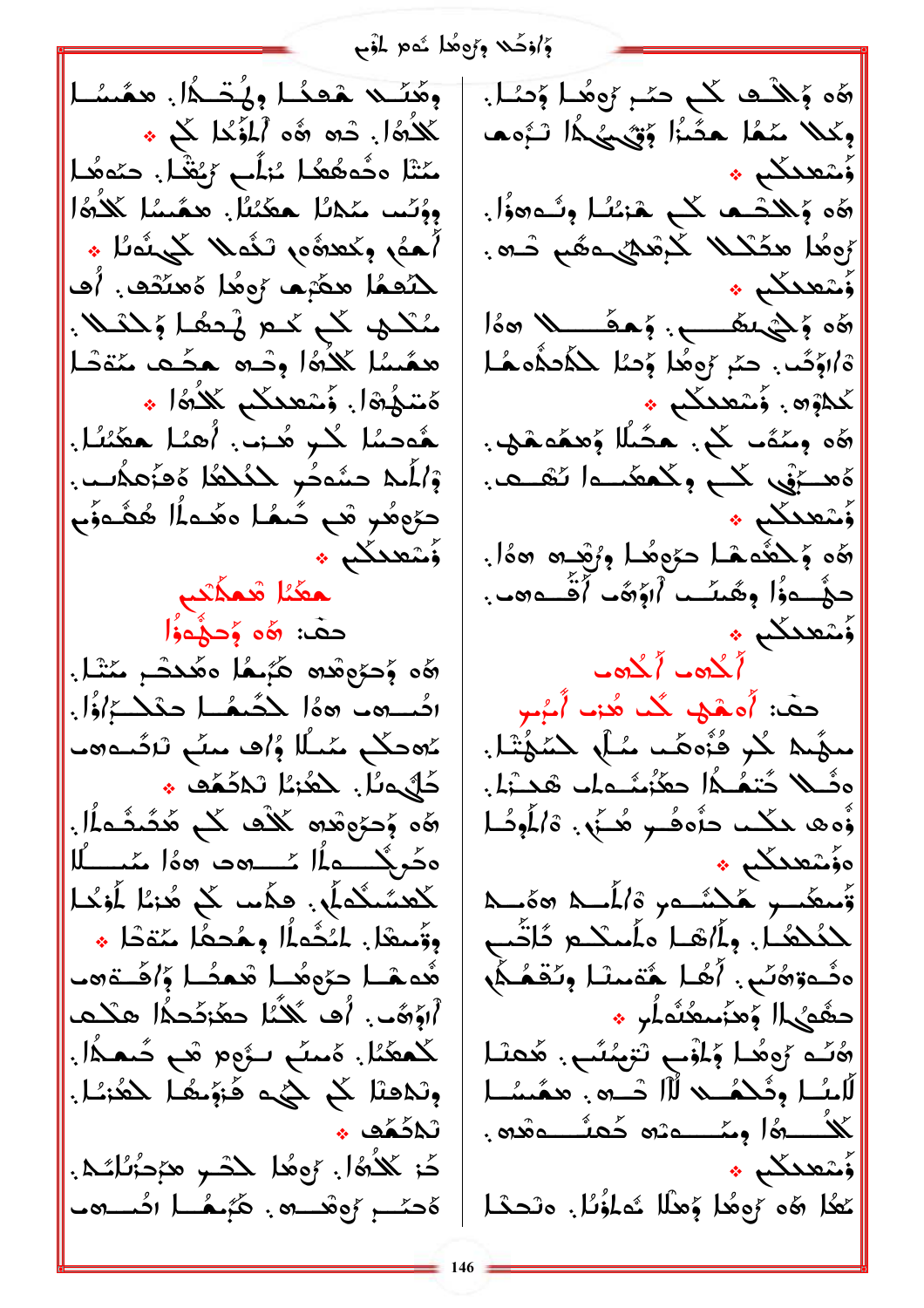وَأَوْحَىٰ وَرُوهُا مُوم لِمْوِ

لَحْمَٰلَ. هَٰٰہُنَا تَعَصَّبَ شَيْمَ يَاهُمْ وِلْــْ30 لَكَــَّادَوُّا }. ٱلْا وَّصْــَكْـــو هُصَلَّـُـو هُٰۥۢۢٳٖڸۘڂٳۄڂۜڠٞٮڠٳ؞ مَعُطَّ هُـــةهُد كَلُّــهُ احتُمِعْــا ويُحشَّملُو. هَم شَكا إِسُم حَبْساًا هُــأَمْ هُـــەوِهُدْ وَُــُـــەلُـرٍ. حثىفُــأ وتُسطَس ھُکُو گلی. ۃ/ھُنع گل شم ێڰ۫ٮڵؙ<del>ۭ</del> إستُطْ حقٍّ حرِّهِ الحَرْمِ كَرِجُهِمَا دَوْهُدُه وَهُنَّىٰ ٱلْمُؤَهَّدَةِ. ذُاتَا وَيَوْمِدُ حفُلا وُؤْبٍ. لَم أَسَّد لَكَن هُ عَاهَ شَهِ وِهُمْشُد هِنُّــرَبِ ۖ كُلَّــمٍ ﴾ لَمَا وَٱلْــرَّوِمِ هَبُعُلَّكُمْ. هُم أَصْلًا هِ هُمْ سْنِئْتُلْ. وهُنَّه يَسرُ رُوهُا وَمَنْا وَمَنْزَمَا لَحْمَٰنَاءُ هُوصُل كُلُّه لَّاكُمْ وِهُبُوْ. كُحِبْرُه هَيَّْـــلا ڤَـــوهُمِّ. ورُمِ وْالمُعَصَّـــو بالمهفك مكفذه بضرر عك هُهْهُمبِ هُبِ شُملاً مُكْتَبِهِ وَٱصَّلَٰہِ مُلْحَزُهَ ۖ كَمُدَنَّهُ أَلَّا حَرِّهِ هُدَهِ ۚ ۖ هُوحِسُلًا ۖ كله لأحُل وهَكْتُه وشَيْءِ أَلا كَوْمِنْدَا هُ هُما \* لكَهْدامْ بِالْمَكْنِينَ سَرِيْهُ٥ لِمُكْ مَدْدَه كَمَلا يَهْلَكُمْ مِنْهُمْ مِنْكُمْ مِنْ مَاسَمَةٌ ەُھىزُھە كُلّ مَمْــةُما كُلّ أُەفِسُل. كَلْفَ كَمْ هُنْ تَبْعَدًا. ەْھگْ كَمْ مُفْصَلِ مَغْسُلَ. فَقَصْلاً وُقْبَ ەربگەگم ۋايلۇمبىرىكك ھ كُنُّه لُما وهُنِ مُحَقَّدِ همَّسُا وْاٰلِمَّا هِ مَكْرٍ خَاوْخًا هَرَّحَزُنَاسًا. كَاهُد حَبَّدةَ الْمَجْمَدِ حَجَّدَا وَاسْتَ هُتِدًا

كْهِنُوسُا. وكُحِبْرُه وُحِمَّا كَرُبُغْدا. وَحرَهِ مُعالِمٌ مِمْسَمٍ وَمُسْمَدِهِ . لِلْمُحْزَمُنَا ثلاثكف \* ثَاتْا حرِّهِمُا ٱلمُكَهُّعِهِ هُوفُا ؤُهُلَ. ەُمىبُ ئۇۋەر ھُم أَصْدًا ەھْم شَرْسُلْ. وِتَاؤُلُم مِّنْتَا وَهَٰكُشُمَاْلِ هِعَٰنُتُمَّا وِلَا تَعمَكُوْمُا. لِكَفَرْمُا لَكَلَّصَفَ \* ألْمَدُّدْ الْمُدَارَّاتِ حقَّ: أَبِيهِ وَجَنْبِهُيهِ حرِّهِ هُدا وَحِمْا ووُمِ وَهُ السَّحْمَا حَذَّےوَ هُىفٌ أَآوٌهُ وَ وَهُ أَنْ وَلَوْوَ أَقَـٰدُوهَ أمو هَعَمُا هَدَّدَٰلٌ يَهُ: \* سؤوم وُصْلَهُ مَسْمَوْا كَشْمَعْتُوه وِيْكُمُا وِقَرْهَمْ حَرَّوْهُدِهِ ﴾ أُمْهَقَتْ لَمْ وِنَاتَكَ وَنَاهَٰذٍ. هَجَٰزُهُ \* هَد لَمْ هُزَى. مَمْلُلُ وَقُمِعْدَا حَدْوَم وَّسُــا. ومَتْنَــا مَـــراًا حعَكْشَــولُا حكْنُنْدُا \* همَّسُا وِهَرِّب. كَلْهَكْنَا وِصْلًا مَنْشَا هُم ٱلْمَالَا. هَعَلَّكُمَهُ هُنَّهُ ۖ ثُمَّ نُرِيمًى ۖ هڪُزگا ۽ أَسِمْ وَحَرَّوهُما. هُجْتِعْجُما وَلِمُحُسَماً! هُـهِ ٱحدٌ هَ هَزَهـدَ. حَثَبَتَهُـْمَـل هُـم حُـرِ وْهِيدًا هجّْدَدُا \* هدَٰئِم لُار هُند. دَّوْدًا هَيُتاسُد كتتل هُمعكَرِهُم كُر. هِ ُقَا وِهْكُل \* Joôner هُلًا وَرَجْبًا حــف: أُســرٍ قَــزهُـــا وِهَــْزَت أَهوَّهِ، لَّاحُـا نَـدَّەھَ ھُـع ھُـوهِمْسِ هُـزُـُـا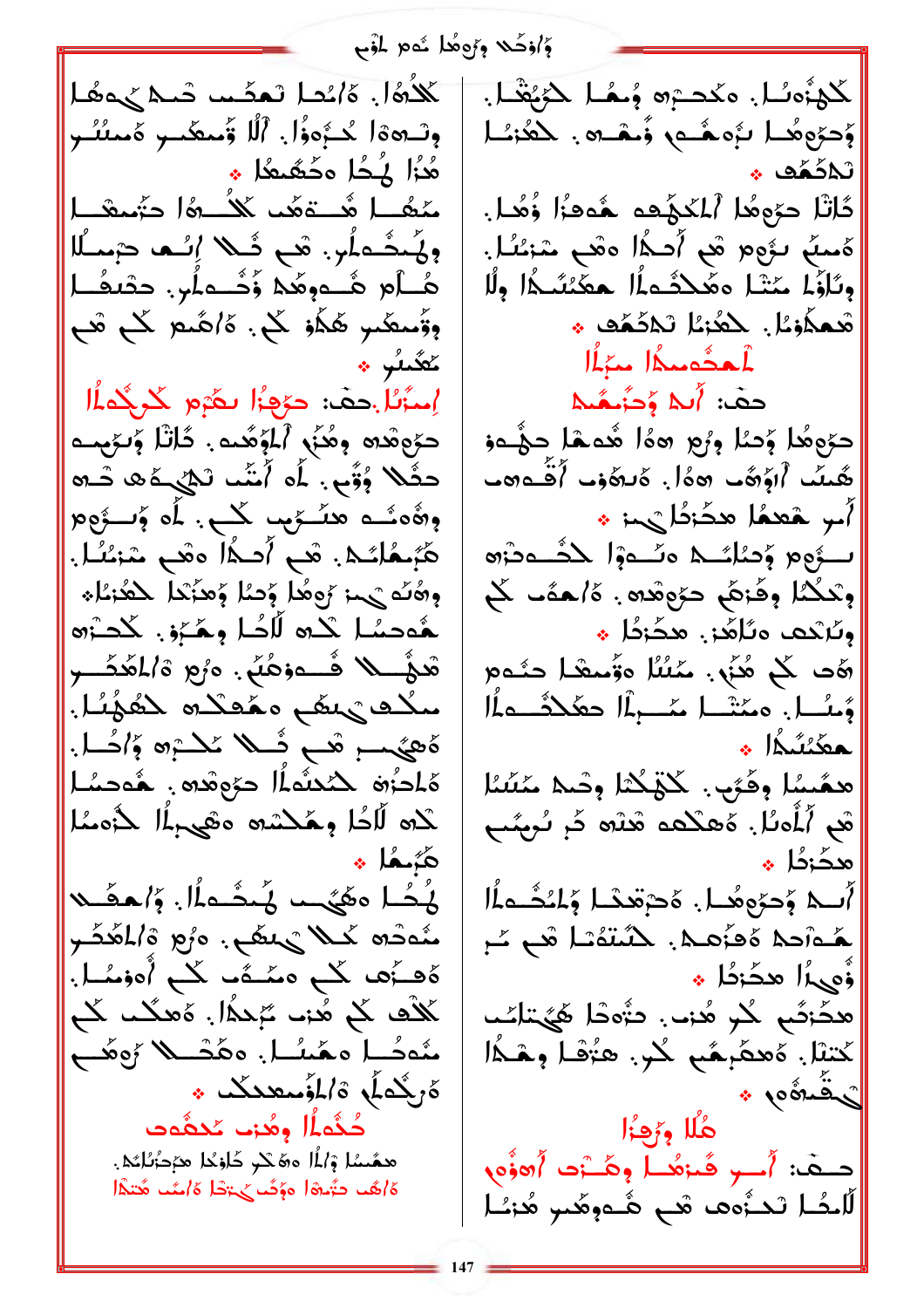وُأُوْحُلا وَرُوهُا شَوْمِ لِمُوْمِ

لْهَجَا وَثَوْهُوْا وَّجُا. وأُووْمُا وِهَٰكُمَا مَثَا هِ يُّقِصًا لِكَرْؤُوا دُهَ ﴾ لَكُمْ يُرْجَعُهُمْ الْمُفْعَةِ يُوْمِنُواْ وَجَدَانَا مَنْتَ لِي وَ} اللَّهُ مَنْ مَنْ الْمَسْمَلَوْا وِلًا ئْعْمَلْمْىكُكْ رْبِرْ هَنْتْفَادْفْ. ݣُلْ هُـْزْمْ تعقا ەَلاھْىنْدا ەڭتماۋا تىھقا. خُىر هُن، تسترا حنَّــه و پَــحَنَّــُــو مَحْــو أعدُه مدار \* همَّسُا وْالْمَا هَاهُم هَاسْكُمْ كَعْعَتْمَا. أَهُا دَّاضَّے ہَٰدَیۡت حَقَصَیۡے ہِ مُسْتَمَدِکَنِے وقلثيره وتموها حقّ حرِّهِ المسَّلِّهُ معالَمُ الْمَعْتِدَا هُــزُا دَنُـُـا ـُــهِ تَــهُــهِ . هَرُوهُــا لِكْتُبِ أُسِي مُّتَعُمَّاً. ةَالْمُكَلِّفَ كُنْعَ هُوُبُلُّا. ەتىھ آُلِيگَى كُحِنْكُرُاوُّا. ەھَزْھُد ٱ)قْلَا وُنشُلًا. ەُھڭگ ئۇب ځان مرناخ رُوهُا أَمِلًا هُو هَٰٓبُهُا. رُوهُا هُصَرَٰا ھَە وِقُەزەمُنُــا. رُوھُـــا ھُـــەزُا ھَە لَمُعَفَّل رُوهُا تَعَكُّكُمْ شَاوُّلْي رُوهُـا أستام لمفصر ممده المدهم ومالإريدأ بَخْدًا \* حُذُه أُل وهُن، أُهْنُوم ِ هُنَّهُ ٱللزَّمنِعَدَكَنِ ۚ ذَا وَجَرَّةِهُدَاهُ مَنْهُمْ كَلَى .<br>هِمُسُلٍ وَجَرَّةِهُدَاهِ أَوْجَعَ حَجَّرٍ وَمَنْقَلِ كَلا يُتَعَمُّكُمْ مىلەر ۋھكنە «ەە كىر مىڭە«م. تُەمب وٌوْهُمْ كَتَبُلُّ هُومِهُلْ. أَحَدُّوْهُمْ وَّههُـــلا هُكْـــو. ةَامْعْشُــتْ وَمَسْأَو كُهدُ ۖ يُوهب. كَحَفْـــــوف وُلْمَوْوْ كُرِيْكْتُــــــو. هُعفَـــــــت كُلُفُــــا ِكْتُوهِ وَمَأَلٍ. هُكْتُبَاوْها ۖ ثُوهدُ أَوْجًا .

كُمِ أَيْتُلُمُمُ لَمُ اللَّهِ مِنْهُمْ إِنَّهُمْ لَمِيهِ كَمِيلًا مَتْدَهَّكَ وَحَكَمَكُمْ وَكَسَمَتُ لِكَنَّوَهِ هْمِ نَفْعُكُمْ. نُـهوَّب حَزْمـكَا هَ/سوَّو كَعَدْهُ بِ كَكُنُّهُ) . وُبِمُحَمَّدَتُو كَنْ عَ أَحْقُلُه مَكْتَكُمُ أَلْفَ يَجْتَ بمُحشَّــوبُر هُـــزب رُهِـــٰٓزَا وَوَّهِــَــا حمُّــەننىڭگىشەن ، رەشۇشــە كىــو تَدْمَٰزُا مَكْمًا وِوُّەھلىنىۋەب. بەشمەر دُةتا ەَھكَعْمُتْا ەئْكْمْ كْجِلْل لَاهُهِ وَاصِعُهَا لَكُمْ حِنَّهُ وَقَدْ كَلَّاسًا « Kusaal olo همُسُا وْالْمَا هَاهُمْ هَاسْكُمْ كَعْعَتْمَا. أَهُا دَّاتَّبِ هَد<sub>َّ</sub>وت هُمتنَّبِ وَفَسْعدكَب وَالْحُدْمُنَى حف: ثَكِيُّ وَفَقَعْا وْالْمَنَّف دَوْهِ الْمَرْهُد هُدهـا دَهْــــهُوَّا وهُيِّب، لَٰٓالِكُنَّةُ الْحَسَّةُ الْعَامُونُ الْمَسْتَرَا حَدَّوِهُدولُمَّا وُحِـدًا. حَرَّوهُــا وِرُو هَا وُتَماتِكُمْ أَمْلَاتُهِمْ بِهِ مَارِيهِ مَنْ مِنْ الْمَالِمَةِ وَ وُ/وَكَفَلًا. وَهُرَمِ لَّا سَكَدْوِهِ \* تَوهَا هُلًا وِحُثُم} تَكُوخُا وِحْقَقَا. مْلَاؤْتْدا دْه هُزّْمِلُر هُزْمُا هزَٰمِعْنُال. ەْھھەم مەتەكىم ەتتىھەمى . آسو وَهجُم أَسِيءَ. وَلَا أَسِيهَ كُمْ وَهِيْوَلَ ههُوآب أَلَّا أَبِي هُزِيَا ﴾ كُنْمَلَٰا وِهُنِي مُحَقَّمِد همُسُا وْالْمَا مَعَكُر كَاوْكَا هَرْدُنَّائِهِ. أَمَّنَّ مَثَّدَهُ الْمَجْمَعُ مِنْ الْمَدَّةِ الْمَحْمَدِينَ شَهُّم تْتَمَـٰلا مُلْحُداً تُـٰهُـاً هَعْلَا لْمَصْلَ مِعْمَّوْمَكْنَــدًا مُنْكَــرَة لَّاسُــل وِهْدْلُمَّلا دُهِ. أَبْدْ هُو هُنَّى كَدْمَا